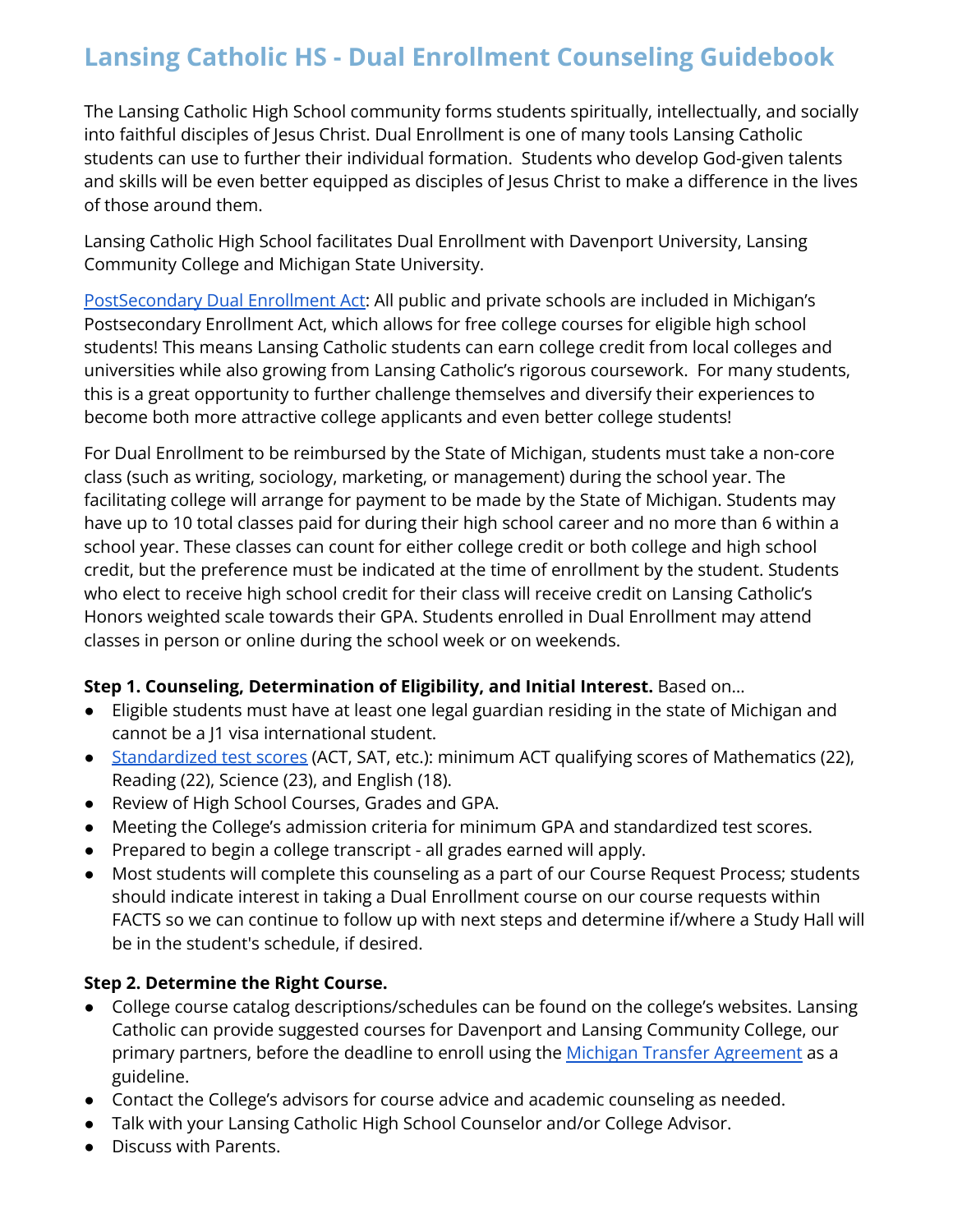### **Step 3. Complete Dual Enrollment Policies Form and College Application Form.**

- Students and parents review and sign the Lansing Catholic High School Dual Enrollment Policies and Guidelines document (found at the end of this document).
- Students should have the specific course name, letters, number, and section number as well as meeting days, times, or online course, and credit hours.
- Parents and students read, sign and date the College application forms.
- Lansing Catholic High School Counselors will help guide the application process by directing students who intend to dual enroll to the required application and dual enrollment forms.

### **Step 4. Submit Forms to Lansing Catholic High School**

- The dual enrollment approval form must be signed by the high school Principal or a designee (Registrar or Dean of Instruction), a copy kept on file at LCHS and LCHS submits the dual enrollment form to the college.
- If required, Lansing Catholic High School will submit a transcript along with the dual enrollment agreement to the college.
- Before your course begins you will receive an additional form to indicate if the course will be taken for the College's credit only or both Lansing Catholic High School and the College's credit.

### **Step 5. Celebrate Acceptance, Enroll in a Course and Begin!**

- Enroll in a course.
- Students must check their new college's email regularly after applying for notice of enrollment information. Know your course start date, be ready to participate on day one and contact the college directly if you do not receive enrollment information.
- Submitting an application or dual enrollment form before a college deadline does not guarantee course enrollment. Some courses may be filled, canceled or have waiting lists. Students should enroll in a course well before college deadlines and the start of courses.

## **Lansing Catholic High School Dual Enrollment Guidelines**

### **Lansing Catholic High School Grades and High School Transcript**

- Students must choose at the time of enrollment whether the Dual Enrollment Course is only for college credit or is for high school and college credit.
- It is the student's responsibility to ask for the inclusion of the credit on the Lansing Catholic transcript at the time of enrollment and to provide an official transcript from the college if one has not been sent directly by the college to Lansing Catholic High School at the end of the dual enrollment term.
- Students who choose to include a dual enrollment class to count for high school credit will earn GPAs according to the Lansing Catholic High School's Honors weighted grade scale. The grades and credits for these courses may or may not appear on Lansing Catholic quarterly report cards but will appear on a student's transcript. A dual enrollment course will count as 0.5 or 1.0 credit as determined by Lansing Catholic High School on the student's high school transcript regardless of the credit hours of the College course. All grades earned applyincluding failing grades.
- Please note: students' grades for Dual Enrollment are not available until after the college semester is completed. Lansing Catholic will not have access nor be able to help parents monitor student success in dual enrollment classes during the semester of enrollment.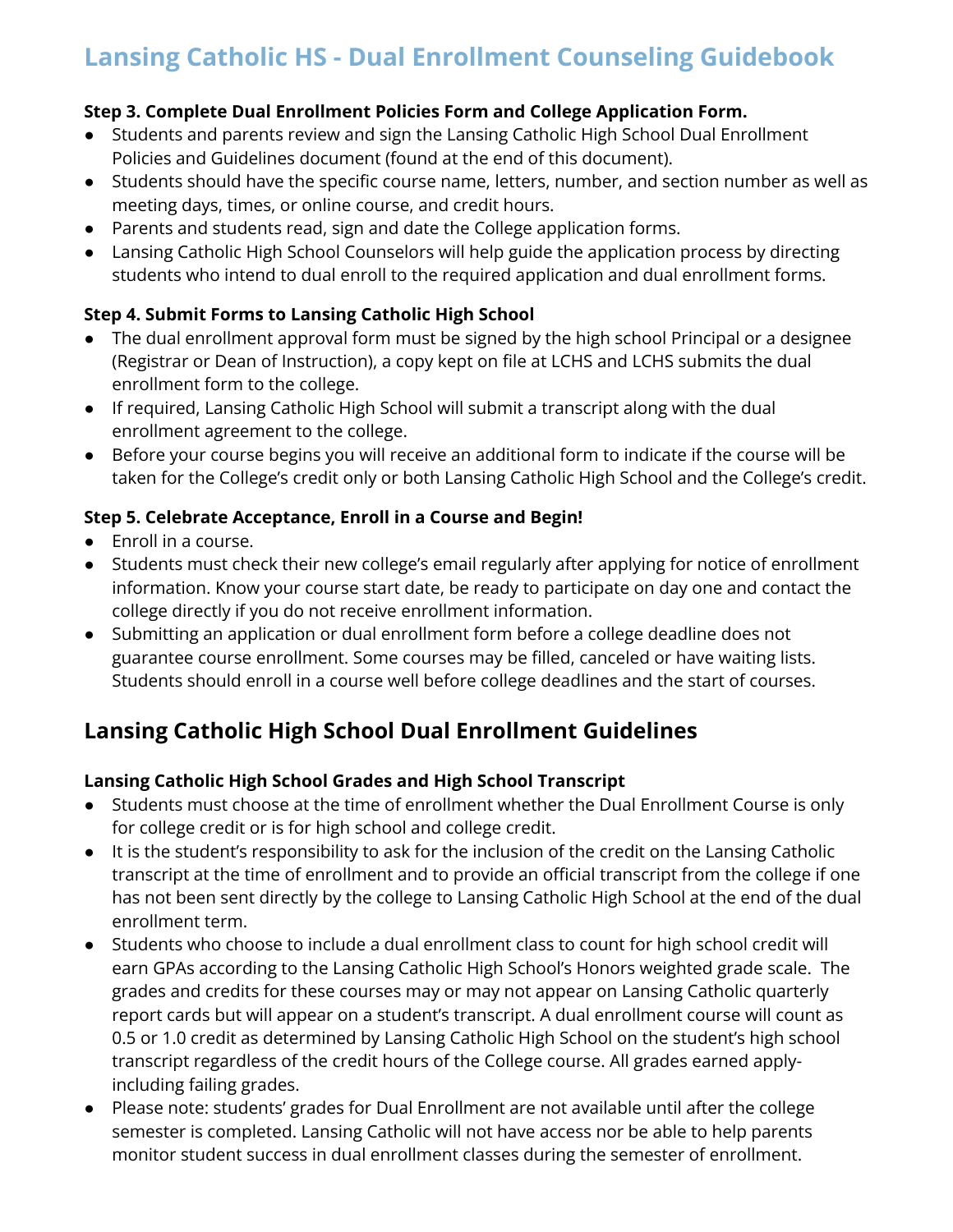### **Lansing Catholic High School Scheduling**

- Students may not take Dual Enrollment classes instead of core graduation requirements from Lansing Catholic (i.e. students cannot take Economics via Dual Enrollment to count as the high school graduation requirement). Lansing Catholic offers rigorous classes that are developmentally appropriate -- we want you to take them, stay connected to your peers, and stay engaged with your intellectual journey. This is emphasized by the [Postsecondary](http://www.legislature.mi.gov/(S(1umwgt25qnhbhe2nkfsup3k5))/documents/mcl/pdf/mcl-Act-160-of-1996.pdf) [Enrollment](http://www.legislature.mi.gov/(S(1umwgt25qnhbhe2nkfsup3k5))/documents/mcl/pdf/mcl-Act-160-of-1996.pdf) Act, but the policy extends to courses paid for out of pocket by parents.
- Dual Enrollment students may be granted release time by way of a Study Hall or a senior privilege at the end of the LCHS school day. Students must be enrolled at Lansing Catholic for the remaining class periods with no more than one period being a non-academic class. The total of LCHS classes and release or Study Hall periods must equal seven. Juniors must be enrolled for a full course load at Lansing Catholic for the entire school year; whereas seniors may be granted end of day release time depending on their course schedule and graduation requirements. The Registrar can determine how a Study Hall or Senior release time may or may not work into a student's schedule for Dual Enrollment. We hope that this recognizes the additional homework requirements and responsibility of our Dual Enrollment students.

## College Dual Enrollment Policies

### **College Policies Applied While Taking the Course**

- Dual Enrollment courses follow the College's school calendar. They do not follow or observe the Lansing Catholic High School's vacation days and school days off calendar. Attendance-Participation in the course is an expected part of the course requirements and grading policies. Students can be subject to Academic withdrawal or a course failure by the College if they do not observe the attendance and participation requirements.
- Students should expect college level assignments and work loads.
- If a student drops a college course, it is their responsibility to determine and meet the drop-by deadlines of the course and meet any financial obligations incurred by dropping or failing the class. Students must notify the high school administration immediately if they drop a dual enrollment course.
- Dual enrolled students may attend classes in person or online during the school week or on weekends. A student must provide his/her own transportation. (Most Lansing Catholic students elect to take Dual Enrollment classes online, but all classes are accepted as long as they do not interfere with the Lansing Catholic High School school day or curriculum.)
- No hobby, craft, recreation, theology, divinity, religious education or physical education courses apply.
- Under Michigan's [Postsecondary](http://www.legislature.mi.gov/(S(1umwgt25qnhbhe2nkfsup3k5))/documents/mcl/pdf/mcl-Act-160-of-1996.pdf) Enrollment Act, students may take no more than 6 courses per school year, and only up to 10 postsecondary courses total, for up to 30 credits total. Students may elect to take more than 10 classes for an additional out of pocket expense.
- Dual enrolled students are subject to the same policies as traditional college students determined by the College.
- College's adhere to FERPA rules parent communication with the instructor is not permissible. The college grade information is shared with the student, not the parents.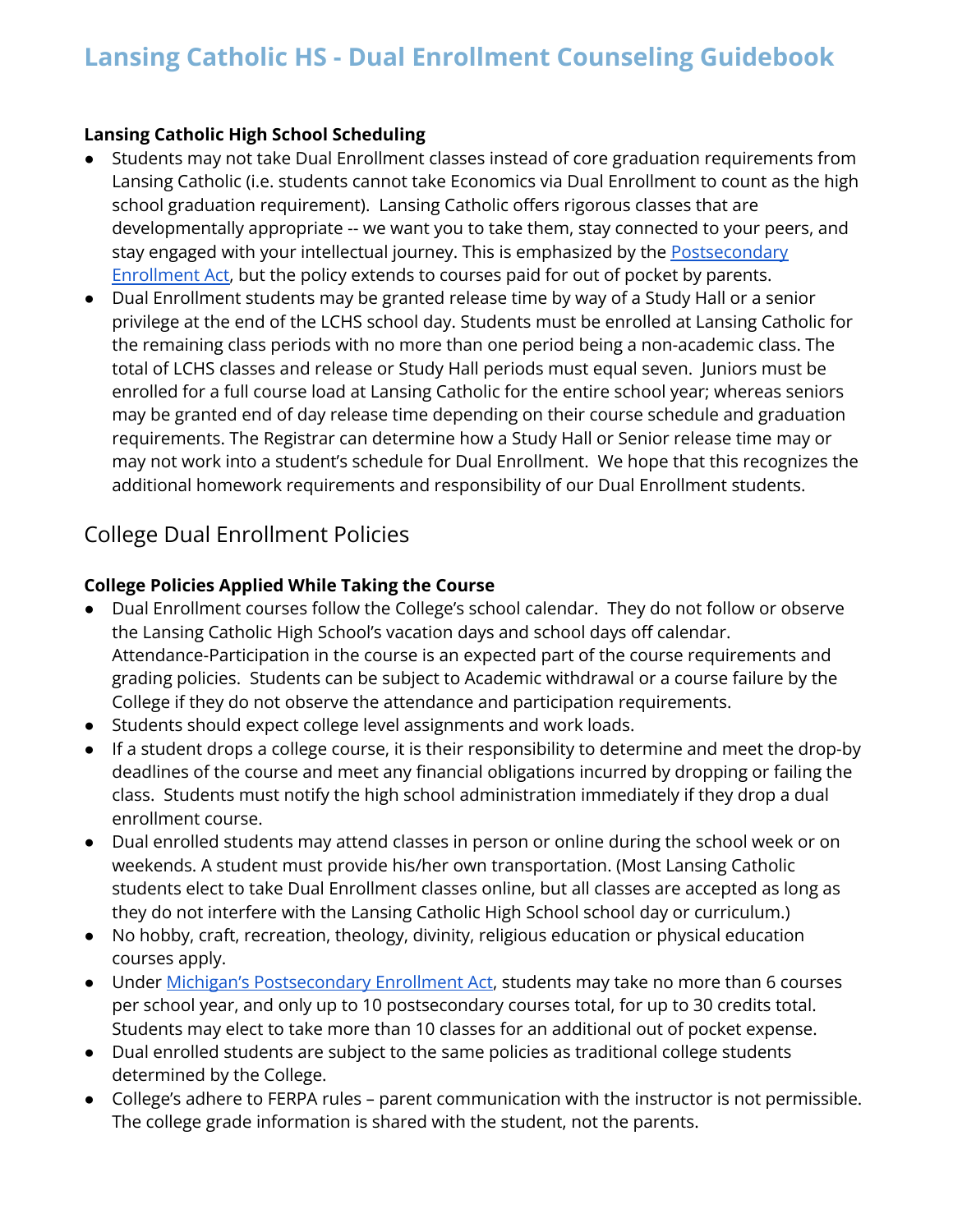### **Transfer Credit and Admission Policies**

- The NCAA requires that students take dual enrollment courses for both high school and college credit in order for the course to be eligible for Division I and Division II athletes. Any student leader-athlete considering Dual Enrollment should have an additional counseling conversation with Lansing Catholic's Counselors regarding this. Dual Enrollment is still a competitive edge, but needs to be managed carefully to allow for D-1 and D-2 Eligibility!
- It is the student's responsibility to request a transfer of credits from their Dual Enrollment college to any other college or institution desired. Check with College advisors for courses with transferable credits and which institutions accept them.
- Families who are interested in the Dual Enrollment option should ensure that the course(s) selected are transferable to a two or four-year institution. Some universities, majors or programs may require a minimum grade point earned in the course in order for it to transfer in. To determine transferability of dual enrolled credits, it is the student's responsibility to check with advisors at the colleges and programs they may be attending after high school. Students attending Michigan or Michigan State and other major universities should definitely contact prospective program advisors. Remember! Just because a university does not accept the transfer credit does not mean it is not valuable -- in applying to the University of Michigan, for example, any competitive edge that shows academic rigor and challenge is valuable for admissions, even if that specific course does not translate to University of Michigan credit. More importantly, it will make the student a better college student when they arrive on campus as freshmen!

### **Financial Considerations**

- The State of Michigan currently pays a college or university approximately \$630 per student, per class, an amount that is determined by the State and subject to change annually. **A dually enrolled student is responsible for** *any and all* **costs over and above State reimbursement to a college or university, including books, fees, and transportation**.
- Students may receive financial reimbursement for *non-essential electives (non-core courses)*. The reimbursement may not cover the entire cost of the tuition, fees and texts. The college will handle the financial processes. *Lansing Catholic does not provide funding for dual enrollment courses or associated fees and texts.*
- **● A student who does not receive college credit (i.e. withdrawals or failures) for a course under the Dual Enrollment legislation is required to repay the Michigan Department of Treasury any funds that were expended for the course.**

### **College Admissions Considerations**

- How Important are AP Classes for College [Admissions?](https://www.today.com/parents/how-important-are-ap-classes-college-admissions-t232574)
- Advanced Placement and Dual Enrollment courses both play important roles in college admissions. AP classes are generally viewed as more rigorous than Dual Enrollment courses because they are nationally assessed.

Official Principal Dual [Enrollment](https://drive.google.com/file/d/1FMMY3-4GKh2RoKJQc19tirf8_9W7a-qy/view?usp=sharing) Eligibility Letter for 2022